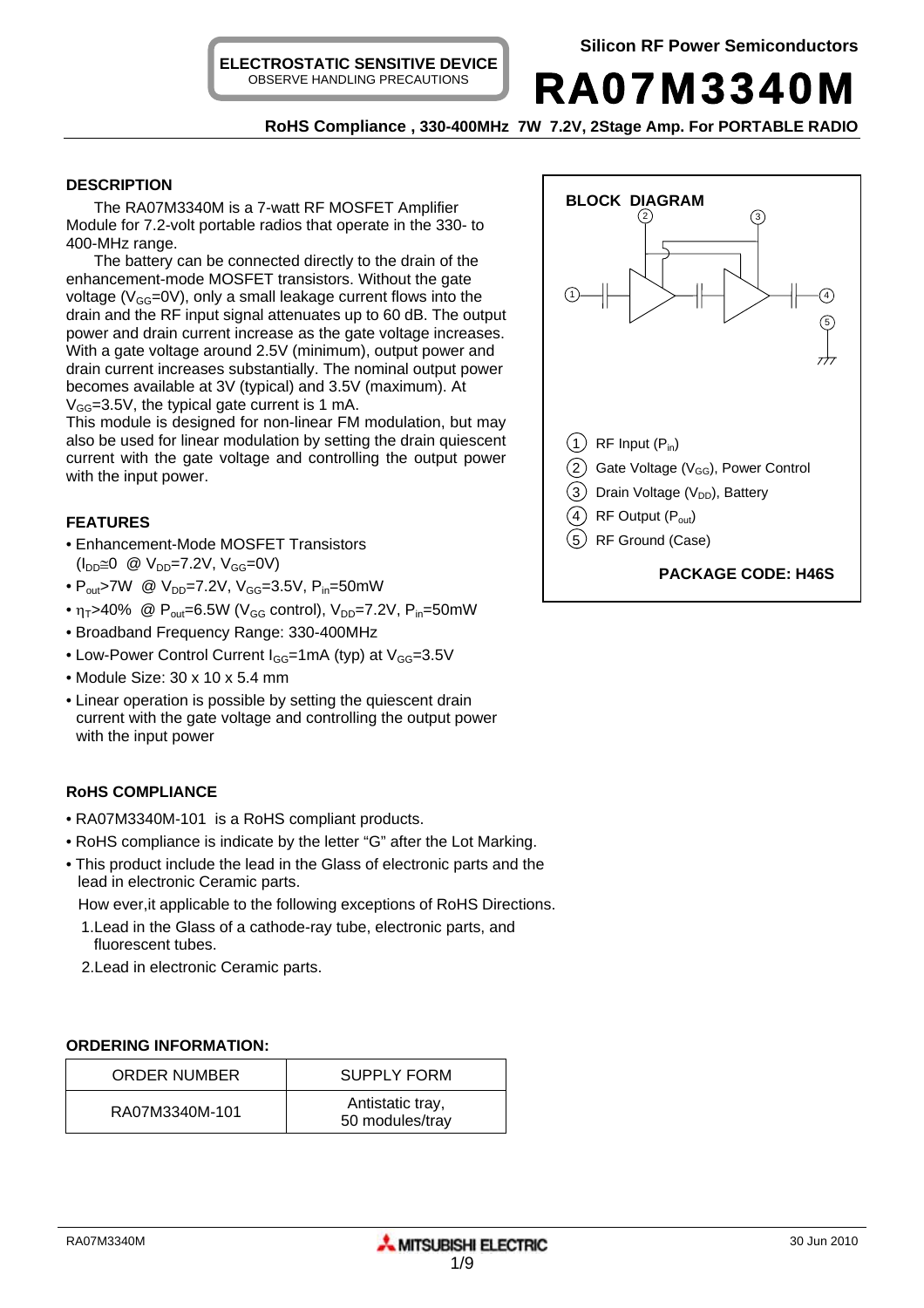ROHS COMPLIANCE **RA07M3340M** 

# **MAXIMUM RATINGS** (T<sub>case</sub>=+25°C, unless otherwise specified)

| <b>SYMBOL</b>                | PARAMETER                               | <b>CONDITIONS</b>                   | <b>RATING</b>   | UNIT |
|------------------------------|-----------------------------------------|-------------------------------------|-----------------|------|
| $V_{DD}$                     | Drain Voltage                           | $V_{GG}$ <3.5V                      | 9.2             | V    |
| $V_{GG}$                     | Gate Voltage                            | $V_{DD}$ <7.2V, $P_{in}$ =0mW       | 4               | V    |
| $P_{in}$                     | Input Power                             |                                     | 70              | mW   |
| $P_{\text{out}}$             | <b>Output Power</b>                     | f=330-400MHz,<br>$Z_G=Z_1=50\Omega$ | 10              | W    |
| $I_{\text{case}(\text{OP})}$ | <b>Operation Case Temperature Range</b> |                                     | $-30$ to $+90$  | °C   |
| I <sub>stg</sub>             | Storage Temperature Range               |                                     | $-40$ to $+110$ | °C   |

The above parameters are independently guaranteed.

#### **ELECTRICAL CHARACTERISTICS** (T<sub>case</sub>=+25°C, Z<sub>G</sub>=Z<sub>L</sub>=50Ω, unless otherwise specified)

**ELECTROSTATIC SENSITIVE DEVICE** OBSERVE HANDLING PRECAUTIONS

| SYMBOL              | <b>PARAMETER</b>        | <b>CONDITIONS</b>                                                                                                | <b>MIN</b>                | <b>TYP</b> | <b>MAX</b> | <b>UNIT</b> |
|---------------------|-------------------------|------------------------------------------------------------------------------------------------------------------|---------------------------|------------|------------|-------------|
|                     | <b>Frequency Range</b>  |                                                                                                                  | 330                       | -          | 400        | <b>MHz</b>  |
| $P_{\text{out}}$    | <b>Output Power</b>     | $V_{DD} = 7.2 V, V_{GG} = 3.5 V, P_{in} = 50 mW$                                                                 | 7                         |            |            | W           |
| $\eta_{\mathsf{T}}$ | <b>Total Efficiency</b> | $P_{\text{out}} = 6.5W$ (V <sub>GG</sub> control),<br>$V_{DD} = 7.2V$ ,<br>$P_{in} = 50$ mW                      | 40                        |            |            | $\%$        |
| $2f_{o}$            | $2nd$ Harmonic          |                                                                                                                  |                           |            | $-25$      | dBc         |
| $\rho_{\text{in}}$  | Input VSWR              |                                                                                                                  | $\overline{\phantom{a}}$  |            | 4:1        |             |
| l <sub>GG</sub>     | <b>Gate Current</b>     |                                                                                                                  |                           |            |            | mA          |
|                     | Stability               | $V_{DD}$ =4.0-9.2V, P <sub>in</sub> =25-70mW, P <sub>out</sub> <8W (V <sub>GG</sub> control),<br>Load $VSWR=4:1$ | No parasitic oscillation  |            |            |             |
|                     | Load VSWR Tolerance     | $V_{DD} = 9.2V$ , $P_{in} = 50$ mW, $P_{out} = 7.0W$ ( $V_{GG}$ control),<br>Load VSWR=20:1                      | No degradation or destroy |            |            |             |

All parameters, conditions, ratings, and limits are subject to change without notice.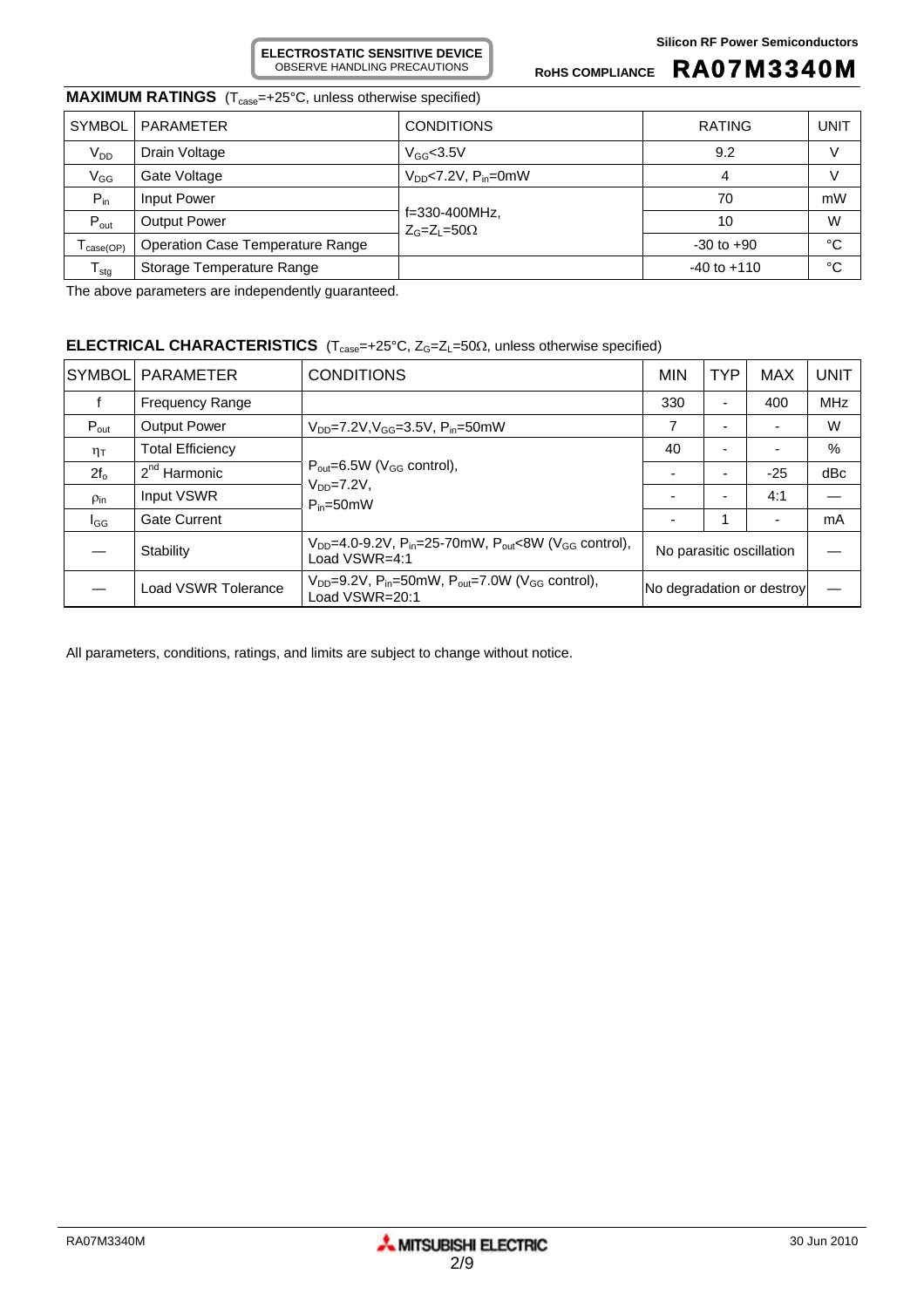## **TYPICAL PERFORMANCE** ( $T_{case} = +25^{\circ}C$ ,  $Z_G = Z_L = 50\Omega$ , unless otherwise specified)

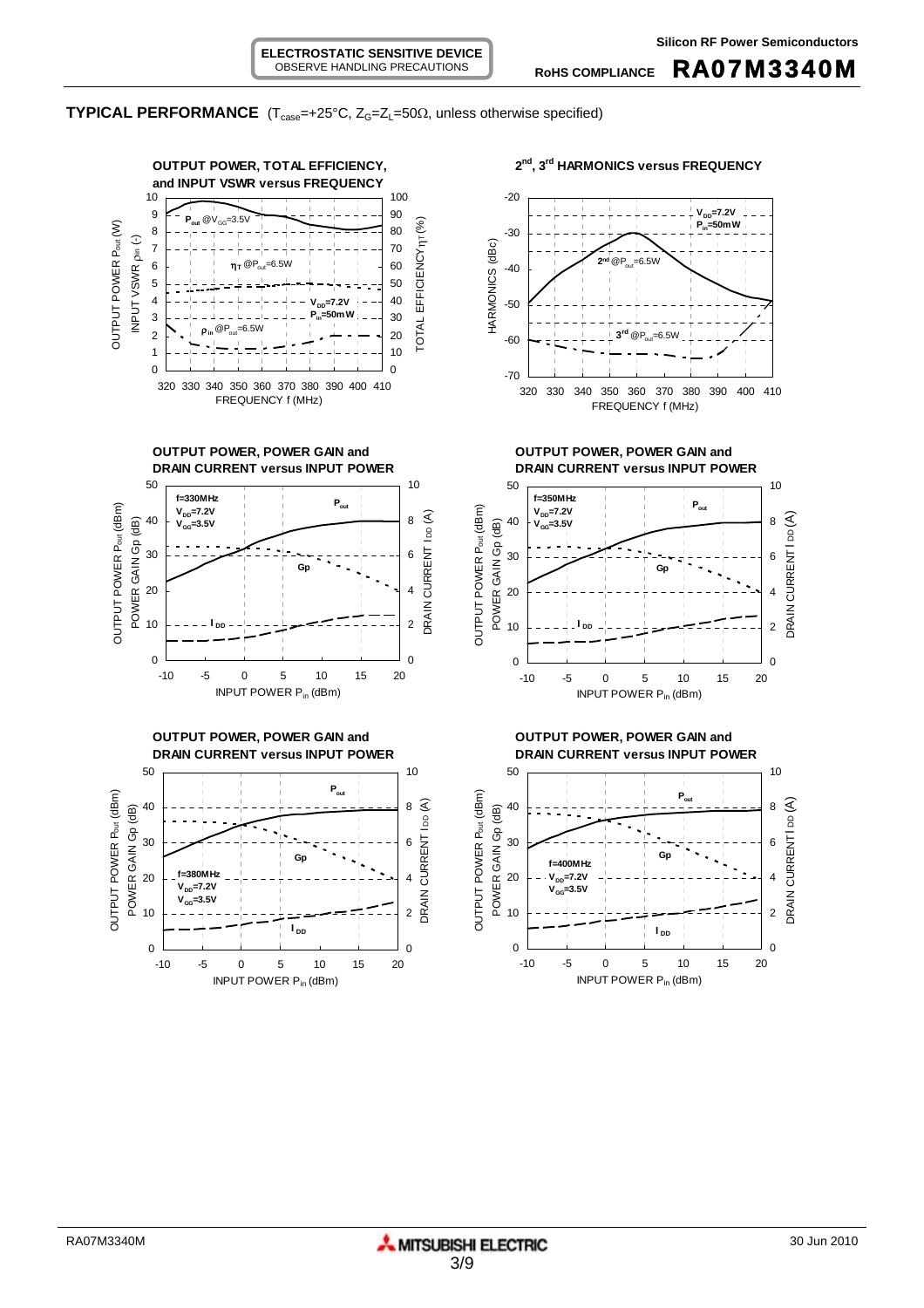**ELECTROSTATIC SENSITIVE DEVICE** OBSERVE HANDLING PRECAUTIONS



**TYPICAL PERFORMANCE** ( $T_{case} = +25^{\circ}C$ ,  $Z_G = Z_L = 50\Omega$ , unless otherwise specified)













0

2 2.5 3 3.5 4 GATE VOLTAGE V<sub>GG</sub> (V)

0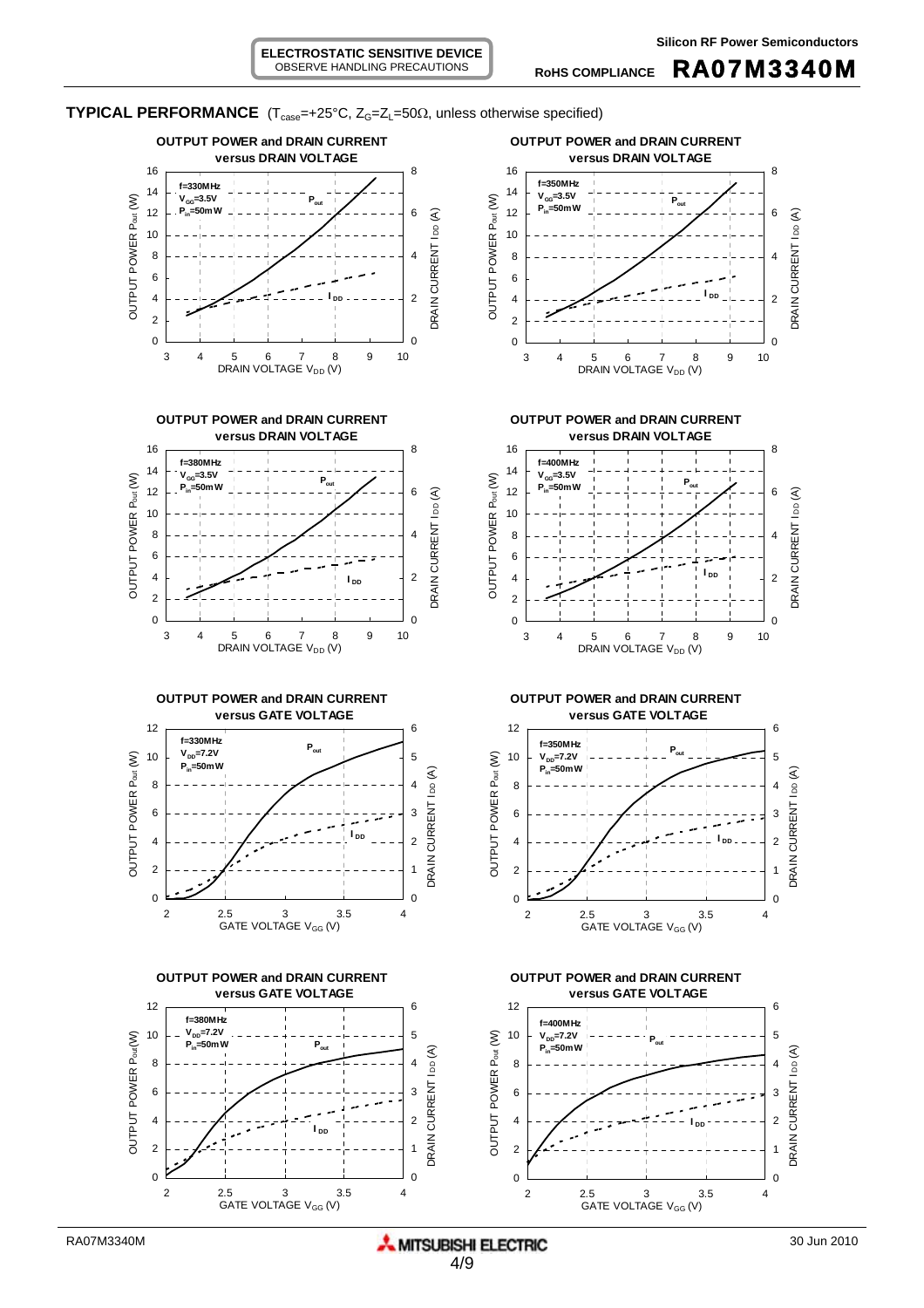**RoHS COMPLIANCE** RA07M3340M





- $(1)$  RF Input  $(P_{in})$
- $(2)$  Gate Voltage (V<sub>GG</sub>)
- 3 Drain Voltage (V<sub>DD</sub>)
- $(4)$  RF Output  $(P_{out})$
- 5 RF Ground (Case)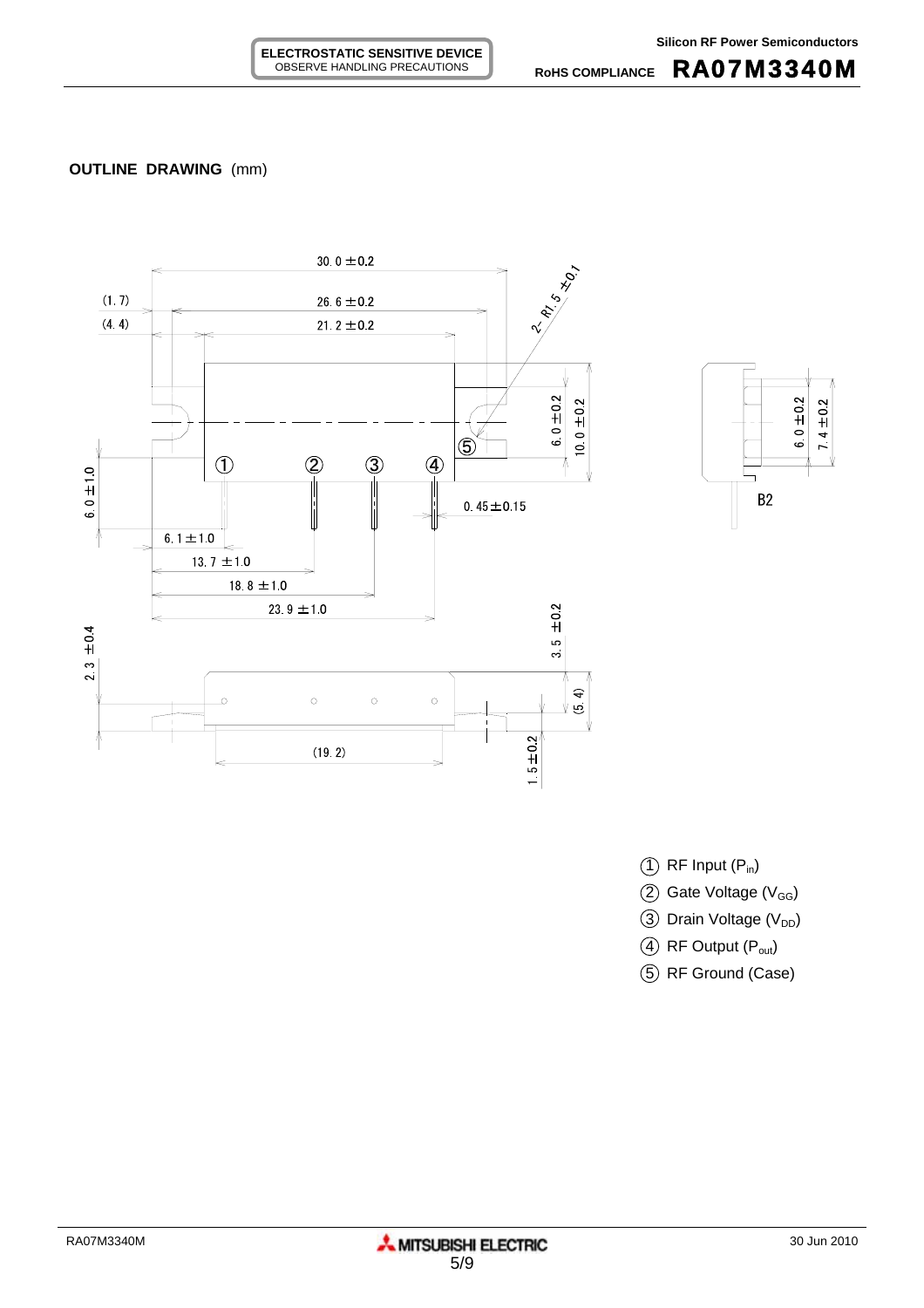

- $\textcircled{1}$  RF Input (P<sub>in</sub>)
- $(2)$  Gate Voltage (V<sub>GG</sub>)
- $(3)$  Drain Voltage (V<sub>DD</sub>)
- $(4)$  RF Output  $(P_{out})$
- 5 RF Ground (Case)

**EQUIVALENT CIRCUIT**

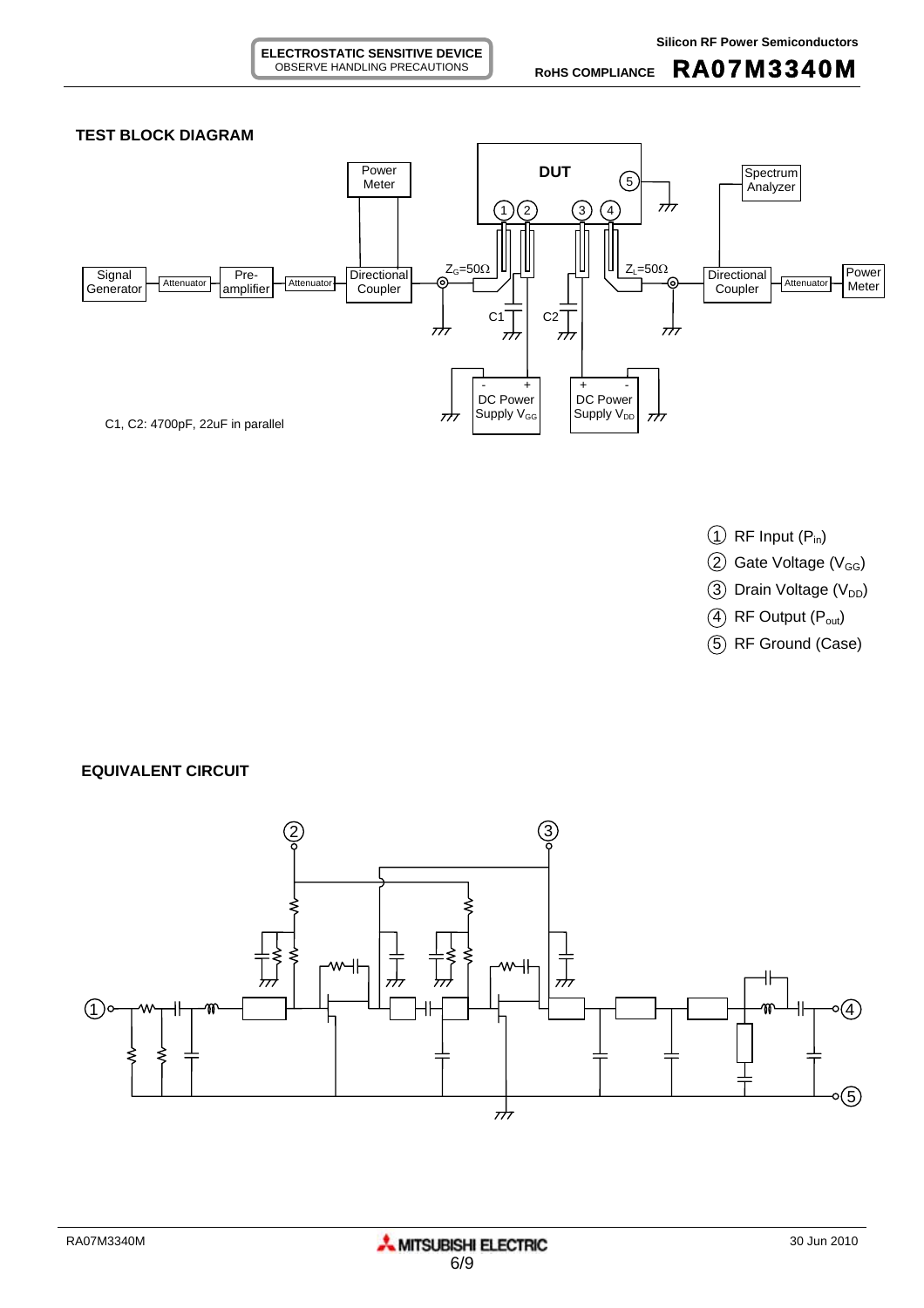**RoHS COMPLIANCE** RA07M3340M

### **RECOMMENDATIONS and APPLICATION INFORMATION:**

#### **Construction:**

This module consists of an alumina substrate soldered onto a copper flange. For mechanical protection, a plastic cap is attached with silicone. The MOSFET transistor chips are die bonded onto metal, wire bonded to the substrate, and coated with resin. Lines on the substrate (eventually inductors), chip capacitors, and resistors form the bias and matching circuits. Wire leads soldered onto the alumina substrate provide the DC and RF connection. Following conditions must be avoided:

a) Bending forces on the alumina substrate (for example, by driving screws or from fast thermal changes)

- b) Mechanical stress on the wire leads (for example, by first soldering then driving screws or by thermal expansion)
- c) Defluxing solvents reacting with the resin coating on the MOSFET chips (for example, Trichlorethylene)
- d) Frequent on/off switching that causes thermal expansion of the resin
- e) ESD, surge, overvoltage in combination with load VSWR, and oscillation

#### **ESD:**

This MOSFET module is sensitive to ESD voltages down to 1000V. Appropriate ESD precautions are required.

## **Mounting:**

Heat sink flatness must be less than 50  $\mu$ m (a heat sink that is not flat or particles between module and heat sink may cause the ceramic substrate in the module to crack by bending forces, either immediately when driving screws or later when thermal expansion forces are added).

A thermal compound between module and heat sink is recommended for low thermal contact resistance and to reduce the bending stress on the ceramic substrate caused by the temperature difference to the heat sink. The module must first be screwed to the heat sink, then the leads can be soldered to the printed circuit board. M2.6 screws are recommended with a tightening torque of 1.8 to 3.0 kgf-cm.

## **Soldering and Defluxing:**

This module is designed for manual soldering.

The lead (terminal) must be soldered after the module is screwed onto the heat sink.

The temperature of the lead (terminal) soldering should be lower than 350°C and shorter than 3 second. Ethyl Alcohol is recommend for removing flux. Trichloroethylene solvents must not be used (they may cause bubbles in the coating of the transistor chips which can lift off the bond wires).

## **Thermal Design of the Heat Sink:**

At  $P_{out}$ =7W, V<sub>DD</sub>=7.2V and  $P_{in}$ =50mW each stage transistor operating conditions are:

| Stage     | D<br>- in<br>'W) | out ّ<br>(W) | $R_{th(ch-case)}$<br>$(^{\circ}C/W)$ | $I_{DD}$ @ η <sub>τ</sub> =40%<br>'A` | V DD<br>(V) |
|-----------|------------------|--------------|--------------------------------------|---------------------------------------|-------------|
| ⊿ st      | 0.05             | 2.0          | 4.5                                  | 0.55                                  | ר ד         |
| $\sim$ nd | 2.0              |              | 2.4                                  | 1.85                                  | . <u>.</u>  |

The channel temperatures of each stage transistor  $T_{ch} = T_{case} + (V_{DD} \times I_{DD} - P_{out} + P_{in}) \times R_{th(ch-case)}$  are:

 $T_{ch1} = T_{case} + (7.2V \times 0.55A - 2.0W + 0.05W) \times 4.5^{\circ}$ C/W =  $T_{case} + 9.0^{\circ}$ C

 $T_{ch2} = T_{case} + (7.2V \times 1.85A - 7.0W + 2.0W) \times 2.4^{\circ} \text{C/W}$  =  $T_{case} + 20.0^{\circ} \text{C}$ 

For long-term reliability, it is best to keep the module case temperature ( $T_{case}$ ) below 90°C. For an ambient temperature  $T_{air}=60^{\circ}C$  and  $P_{out}=7W$ , the required thermal resistance  $R_{th \ (case-air)} = (T_{case} - T_{air}) / ((P_{out}/\eta_T) - P_{out}$  $+ P_{in}$ ) of the heat sink, including the contact resistance, is:

 $R_{th(case-air)} = (90^{\circ}C - 60^{\circ}C) / (7W/40\% - 7W + 0.05W) = 2.84 \degree C/W$ 

When mounting the module with the thermal resistance of 2.84 °C/W, the channel temperature of each stage transistor is:

 $T_{\text{ch1}} = T_{\text{air}} + 39.0$  °C  $T_{ch2} = T_{air} + 50.0 °C$ 

The 175°C maximum rating for the channel temperature ensures application under derated conditions.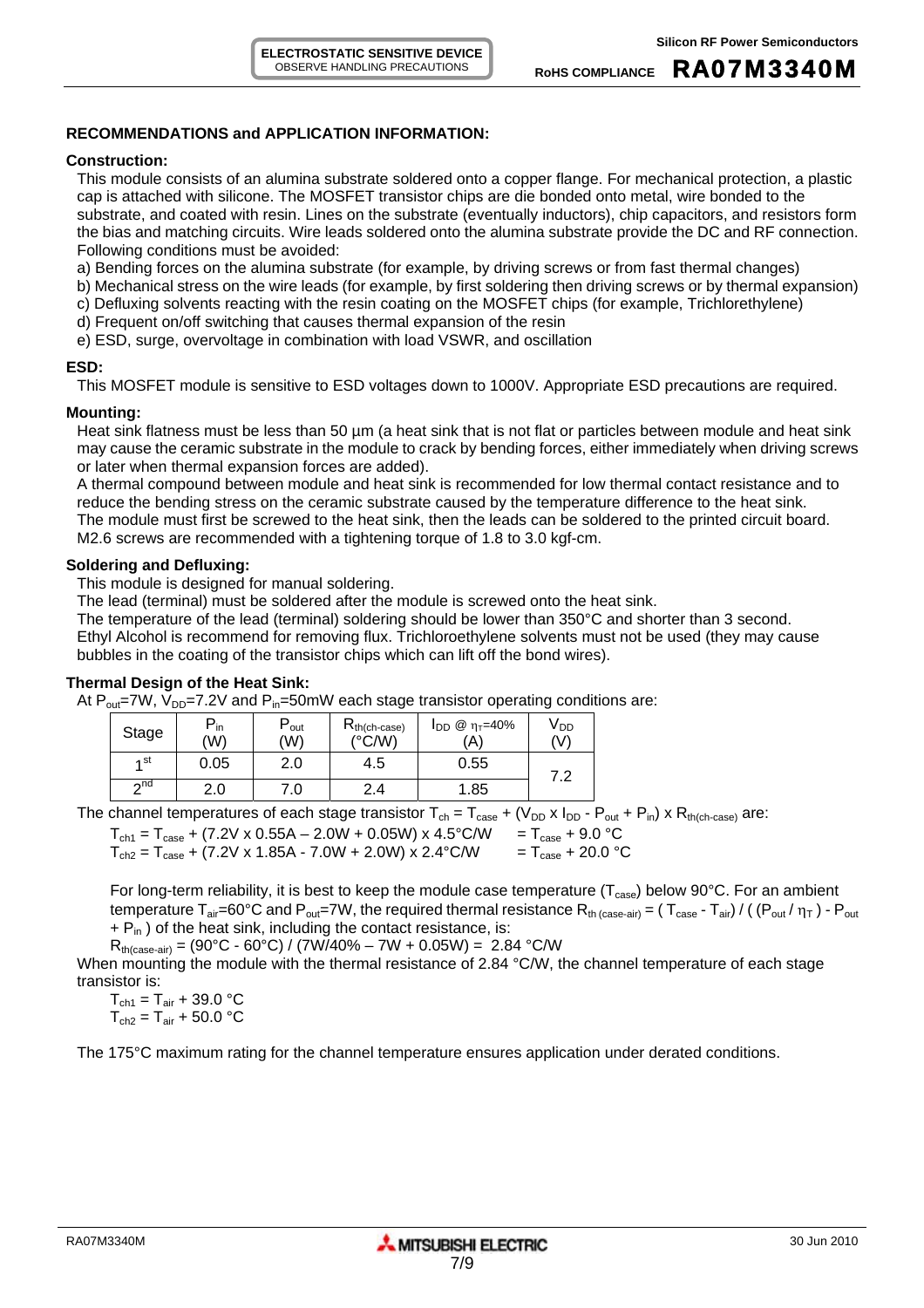**ELECTROSTATIC SENSITIVE DEVICE** OBSERVE HANDLING PRECAUTIONS

## **Output Power Control:**

Depending on linearity, the following two methods are recommended to control the output power:

a) Non-linear FM modulation: By the gate voltage  $(V_{GG})$ .

When the gate voltage is close to zero, the RF input signal is attenuated up to 60 dB and only a small leakage current flows from the battery into the drain.

Around  $V_{GG} = 2.5V$ , the output power and drain current increases substantially.

Around  $V_{GG}=3V$  (typical) to  $V_{GG}=3.5V$  (maximum), the nominal output power becomes available.

b) Linear AM modulation:

By RF input power P<sub>in</sub>. The gate voltage is used to set the drain's quiescent current for the required linearity.

# **Oscillation:**

To test RF characteristics, this module is put on a fixture with two bias decoupling capacitors each on gate and drain, a 4.700 pF chip capacitor, located close to the module, and a 22 µF (or more) electrolytic capacitor. When an amplifier circuit around this module shows oscillation, the following may be checked:

- a) Do the bias decoupling capacitors have a low inductance pass to the case of the module?
- b) Is the load impedance  $Z_L$ =50 $\Omega$ ?
- c) Is the source impedance  $Z_G$ =50 $\Omega$ ?

# **ATTENTION:**

1.High Temperature; This product might have a heat generation while operation,Please take notice that have a possibility to receive a burn to touch the operating product directly or touch the product until cold after switch off. At the near the product,do not place the combustible material that have possibilities to arise the fire.

2. Generation of High Frequency Power; This product generate a high frequency power. Please take notice that do not leakage the unnecessary electric wave and use this products without cause damage for human and property per normal operation.

3. Before use; Before use the product,Please design the equipment in consideration of the risk for human and electric wave obstacle for equipment.

## **PRECAUTION FOR THE USE OF MITSUBISHI SILICON RF POWER AMPLIFIER DEVICES:**

- 1.The specifications of mention are not guarantee values in this data sheet. Please confirm additional details regarding operation of these products from the formal specification sheet. For copies of the formal specification sheets, please contact one of our sales offices.
- 2.RA series products (RF power amplifier modules) are designed for consumer mobile communication terminals and were not specifically designed for use in other applications. In particular, while these products are highly reliable for their designed purpose, they are not manufactured under a quality assurance testing protocol that is sufficient to guarantee the level of reliability typically deemed necessary for critical communications elements. Examples of critical communications elements would include transmitters for base station applications and fixed station applications that operate with long term continuous transmission and a higher on-off frequency during transmitting, especially for systems that may have a high impact to society.
- 3.RA series products use MOSFET semiconductor technology. They are sensitive to ESD voltage therefore appropriate ESD precautions are required.
- 4.In order to maximize reliability of the equipment, it is better to keep the devices temperature low. It is recommended to utilize a sufficient sized heat-sink in conjunction with other cooling methods as needed (fan, etc.) to keep the case temperature for RA series products lower than 60deg/C under standard conditions, and less than 90deg/C under extreme conditions.
- 5.RA series products are designed to operate into a nominal load impedance of 50 ohms. Under the condition of operating into a severe high load VSWR approaching an open or short, an over load condition could occur. In the worst case there is risk for burn out of the transistors and burning of other parts including the substrate in the module.
- 6.The formal specification includes a guarantee against parasitic oscillation under a specified maximum load mismatch condition. The inspection for parasitic oscillation is performed on a sample basis on our manufacturing line. It is recommended that verification of no parasitic oscillation be performed at the completed equipment level also.
- 7.For specific precautions regarding assembly of these products into the equipment, please refer to the supplementary items in the specification sheet.
- 8.Warranty for the product is void if the products protective cap (lid) is removed or if the product is modified in any way from it's original form.
- 9.For additional "Safety first" in your circuit design and notes regarding the materials, please refer the last page of this data sheet.
- 10. Please refer to the additional precautions in the formal specification sheet.